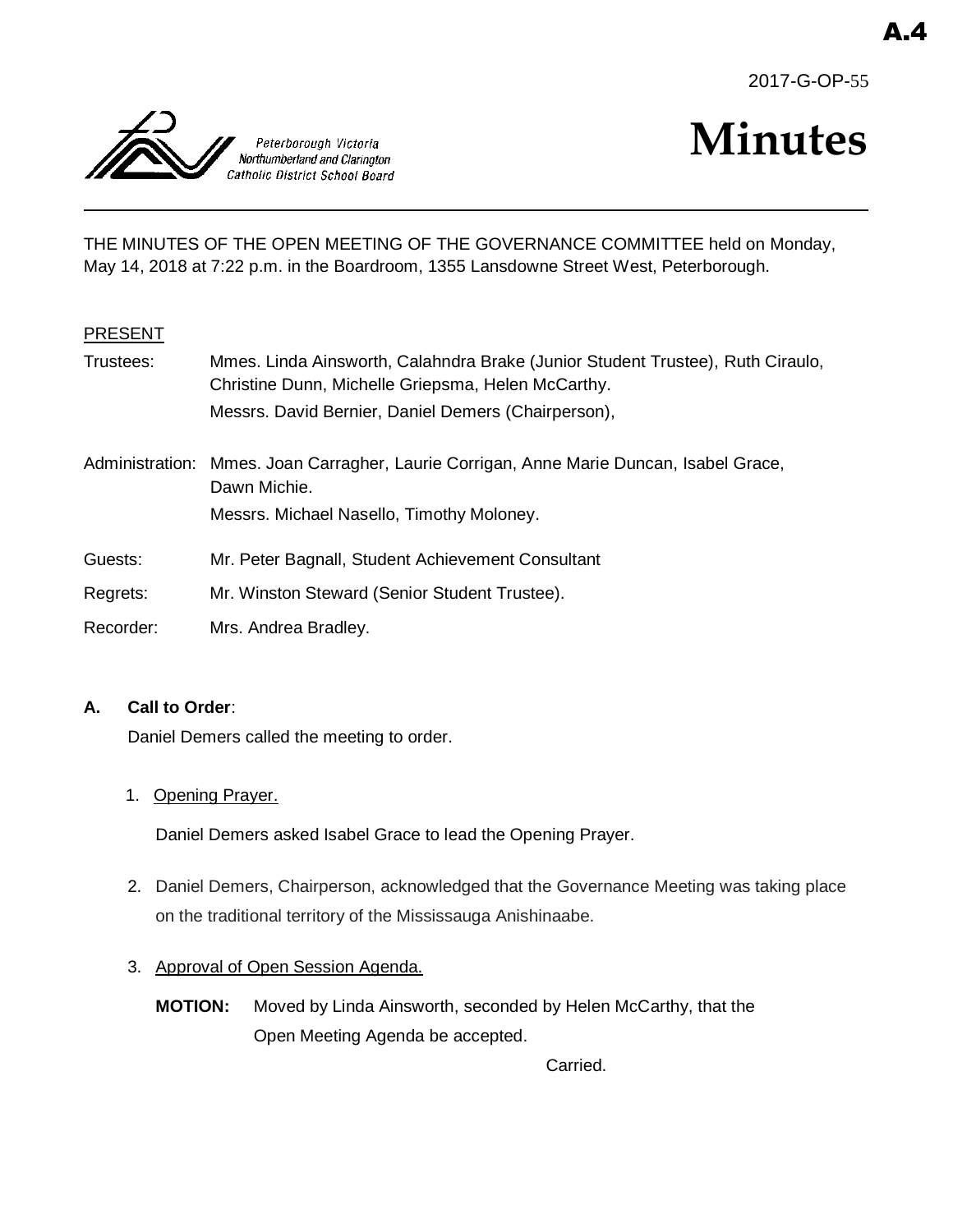4. Declarations of Conflicts of Interest.

## 5. Approval of the Minutes of the Governance Committee – Open Session held on April 9, 2018.

**MOTION:** Moved by Ruth Ciraulo, seconded by Linda Ainsworth, that the Minutes of the Governance Committee – Open Session, held on April 9, 2018, be approved. Carried.

#### 6. Business Arising from the Minutes.

#### **B. Recommended Actions/Presentations:**

#### 1. Equity Action Plan.

Laurie Corrigan, Superintendent of Learning/Innovation Technologies, presented the Equity and Inclusive Education Implementation Plan 2017-2020 to the Governance Committee and answered questions. Peter Bagnall, Student Achievement Consultant, made a visual presentation of the plan. Peter also facilitated an activity for Trustees and answered questions.

#### **C. Information Items:**

#### 1. Remedy Payments: P/VP and Non-aligned.

Isabel Grace, Superintendent of Business and Finance, updated the Governance Committee on the status of the remedy payments for principals, vice-principals and non-aligned staff.

#### 2. Arbitration Settlement: OECTA.

Isabel Grace, Superintendent of Business and Finance, updated the Governance Committee on the status of the Ontario English Catholic Teachers' Association (OECTA) arbitration settlement.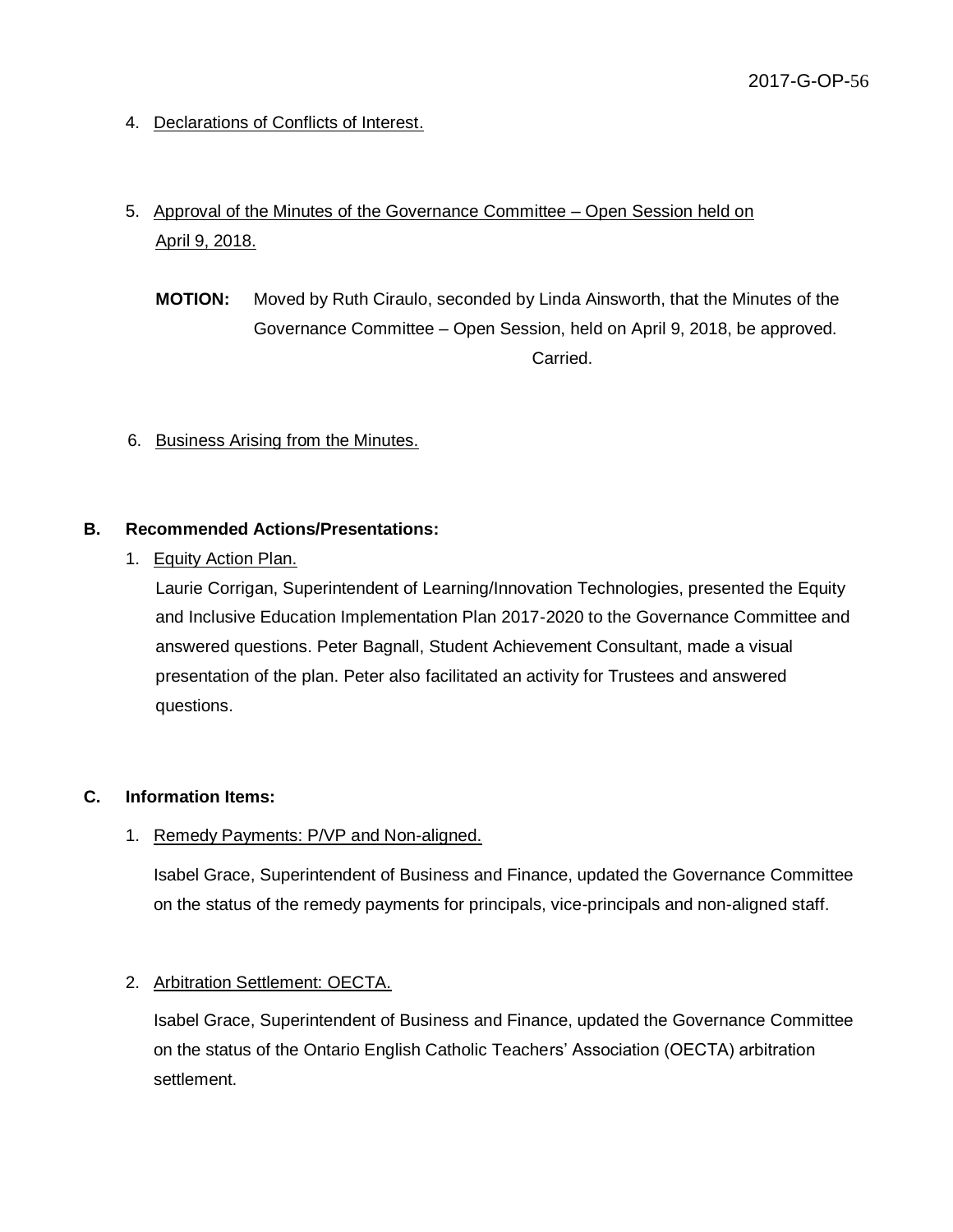#### 3. Changes to Pupil Accommodation Review Guidelines.

Isabel Grace, Superintendent of Business and Finance, presented the Revised Pupil Accommodation Review Guideline report to the Governance Committee. Isabel explained the key changes and answered trustee questions.

#### 4. 2018-19 Budget Update: Staffing.

Joan Carragher, Superintendent of Learning/Leadership and Human Resource Services presented the 2018-2019 Staffing Report to the Governance Committee. Joan reviewed the report in detail and answered trustee questions.

#### **D. Old Business:**

#### **E. New Business:**

#### **F. Next Meeting:**

1. Monday, June 18, 2018 – 6:30 p.m.

#### **G. Conclusion:**

1. Closing Prayer.

Daniel Demers asked Isabel Grace to lead the Closing Prayer.